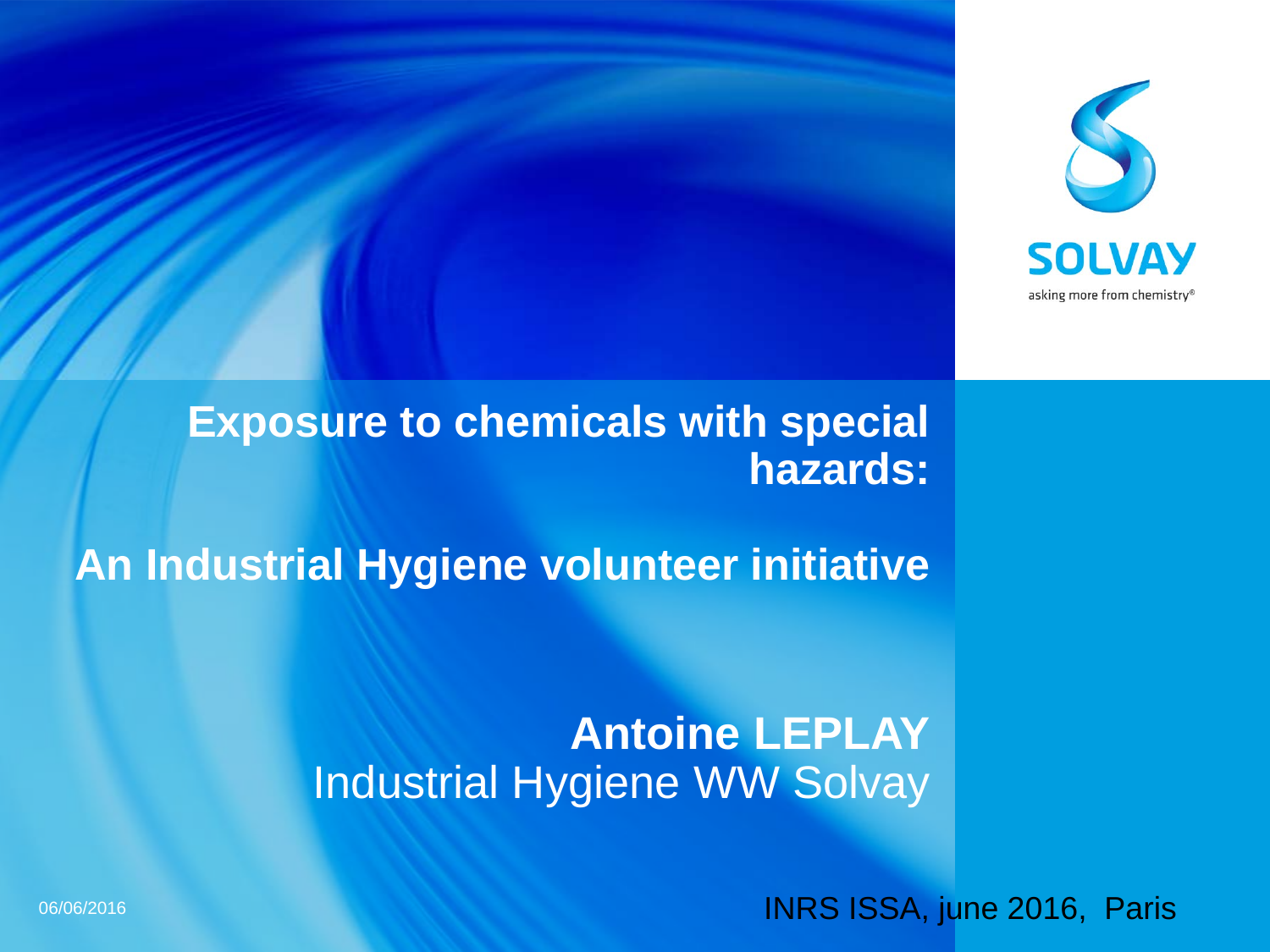#### **AGENDA**

**1. Context 2. Volunteer SAELs and OEBs 3. Critical Exposure Screening 4. Specific attention for H SVHC 5. Recommendations**

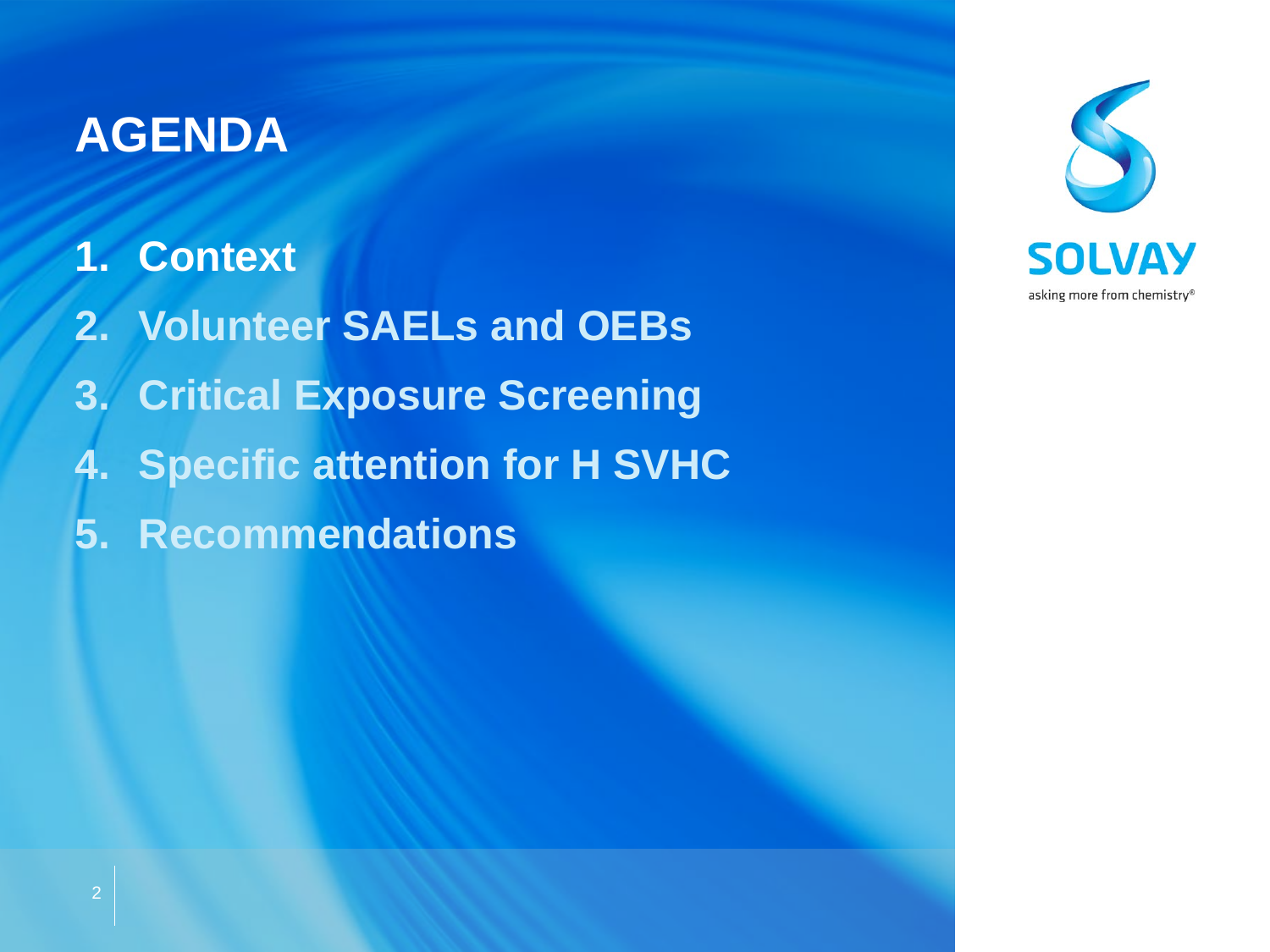# **1. Context**

- Solvay handles in its processes numerous chemicals at workplaces, and it is her responsibility is to assess and control their risk.
- Main challenges are
	- large number of substances,
	- diversity of tasks,
	- potential complexity of exposure assessments
	- moving landscape of Occupational Exposure Limits OELs
- 3 mains aspects of corresponding volunteer initiative are emphasized in this presentation
	- Hazard asst process (OEB & SAELs)
	- Critical tasks exposure Screening (CTES)
	- Special attention to substances of very high concern for health  $(H$  SVHC)

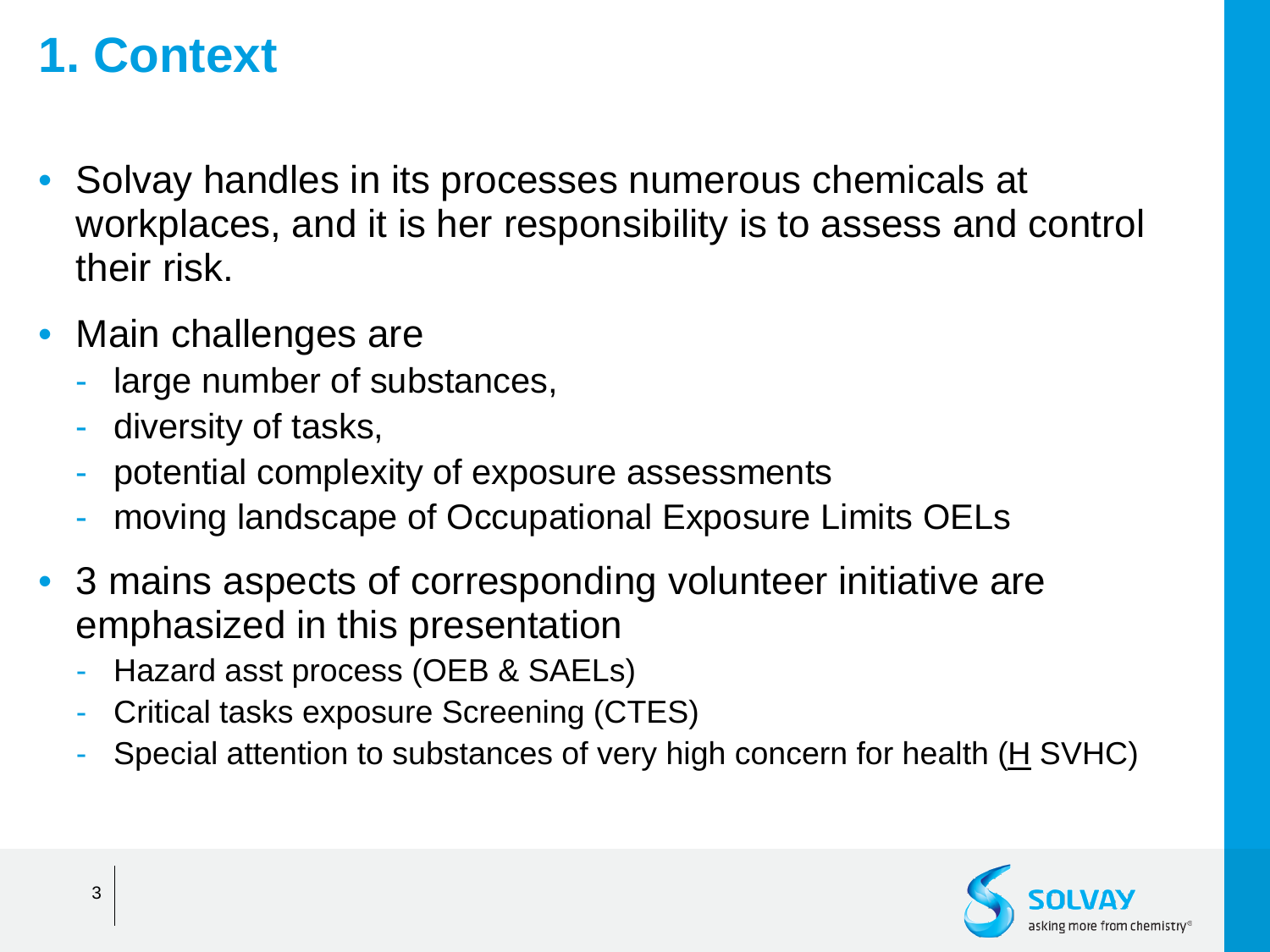## **2. Volunteer SAELs and OEBs**

- SAELs (Solvay Acceptable Exposure Limits) are developed for substances without an OEL or with doubtful OEL
- When no OEL/ SAEL is available or applicable, the application of an OEB (Oc. Exp. Band enable to assign a class/band of hazard from A (lowest) to E (highest) depending H phrases.



=> Comparing one In-Company "OEB" with three public Hazard Bandings", BOHS, April 2016:

http://www.oh-2016.com/files/2015/08/9c-Leplay-27.04.16-14-00-1.pdf

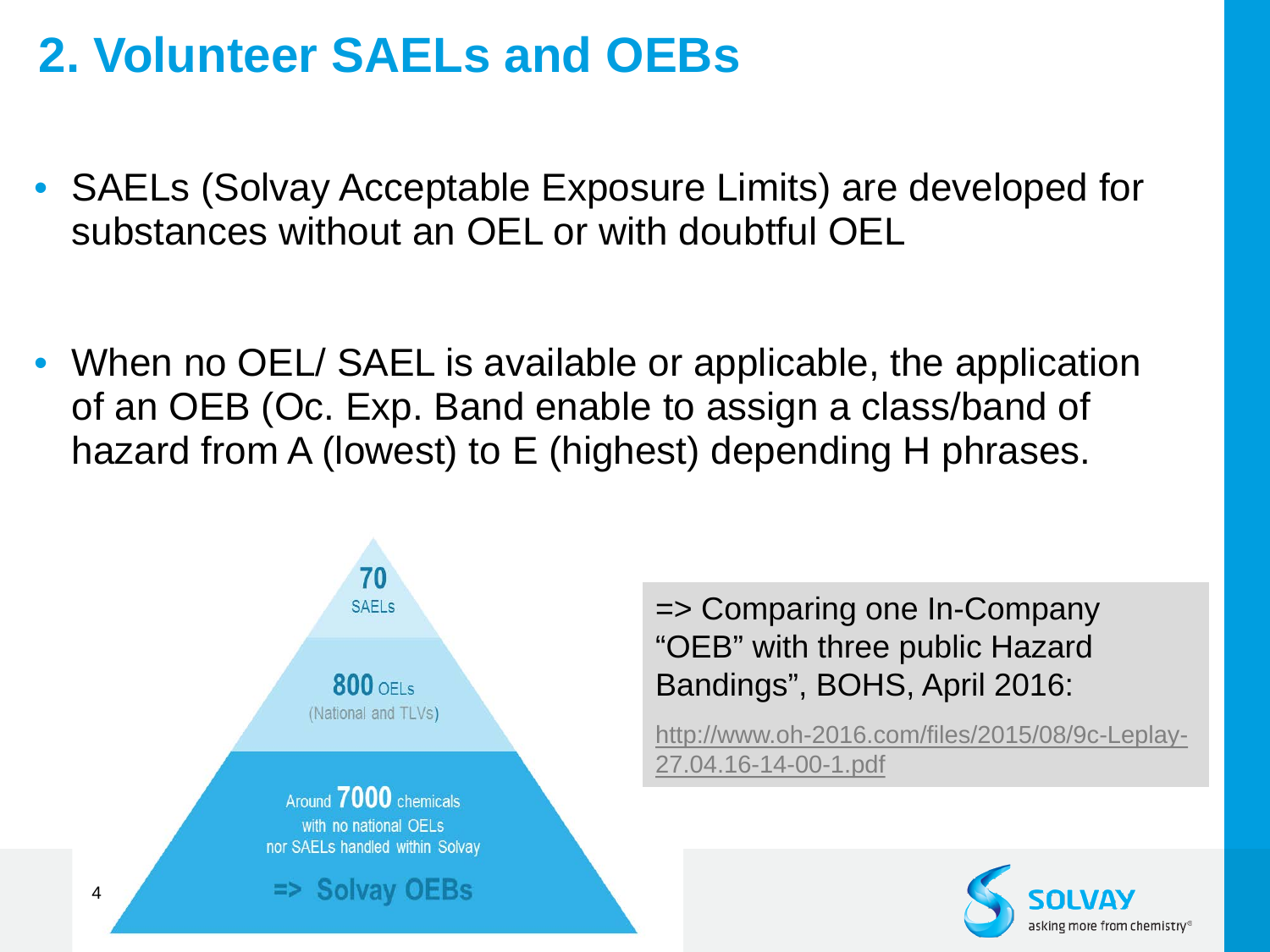# **3. Critical Task Exposure Screening (CTES)**

- Simple to use (few entries) with tasks selection, described with a wording adapted to operators at shop floor level.
- Hidden powerful model (REACH ART 1.5) with conservative rules
- 3 outputs:
	- Exposure by inhalation
	- Highlight the  $H$  SVHC substances
	- Warning for dermal risk (local and systemic effects)

5 assessed before end 2020  $\Rightarrow$  More than 4500 CTES assessments since mid 2014 by 40 sites WW : 75% of greens => 100% working units to be

=> Critical Tasks Exposure Screening" British Occupational Hygiene Society, April 2016, Glasgow:

[http://www.oh-2016.com/files/2015/08/11c-](http://www.oh-2016.com/files/2015/08/11c-ROCHIN-28-04-2016-9h50.pdf)[ROCHIN-28-04-2016-9h50.pdf](http://www.oh-2016.com/files/2015/08/11c-ROCHIN-28-04-2016-9h50.pdf)



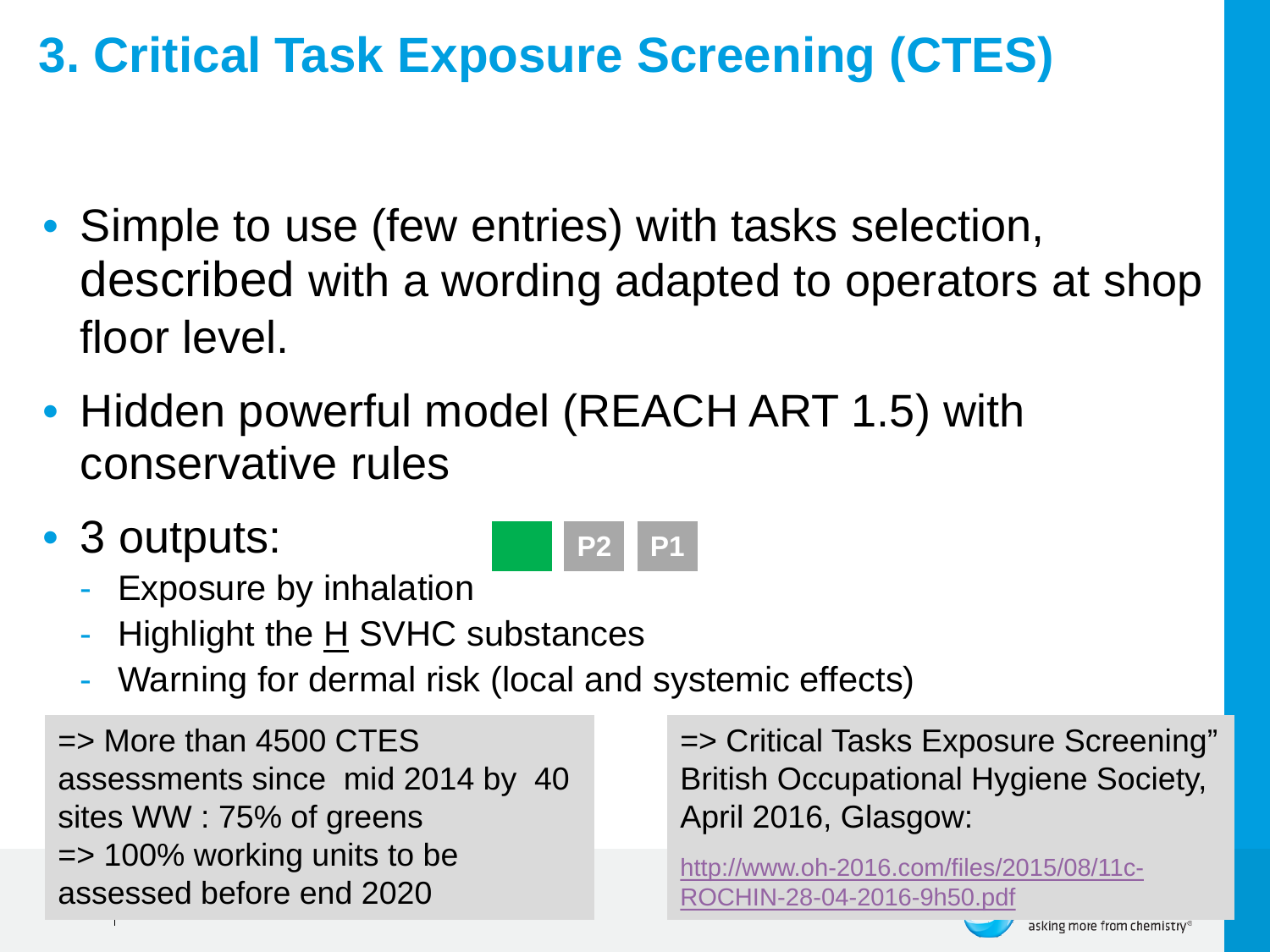# **4. Specific attention for H SVHC**

**A WW volunteer policy based on 3 pillars:**

- **Inventories (> 1kg/year)**
- **Search for substitution by safer alternative**
- **Exposure minimization & best practices**



8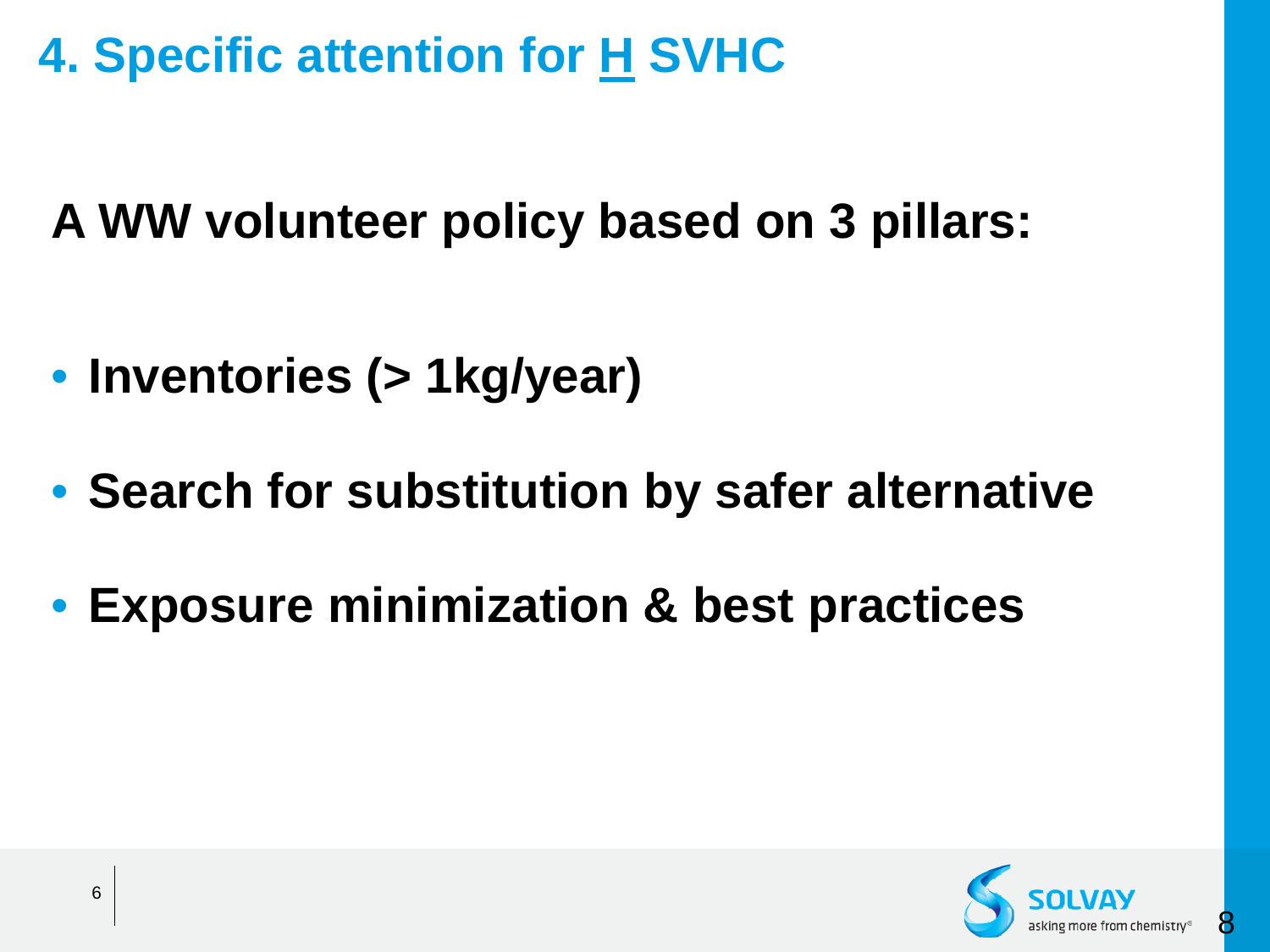# **4. Specific attention for H SVHC / Inventories**

⇒Many necessary discussions with operational sites regarding definition

**Solvay H SVHC definition:**

- 1. CMR 1a or 1b (CLP or GHS-Un)
- 2. Other substances for which there is evidence of equivalent degree of concern (including case by case ED)

⇒ Current statistics ongoing:

|                     | Total n of<br>subst. | <b>Health SVHC</b> |     |
|---------------------|----------------------|--------------------|-----|
| Solvay OEB          | $\sim$ 7000          | 350                | 5%  |
| <b>Solvay SAELs</b> | 70                   | 6                  | 9%  |
| ATP N° 5 CLP        | 4140                 | 1148               | 28% |

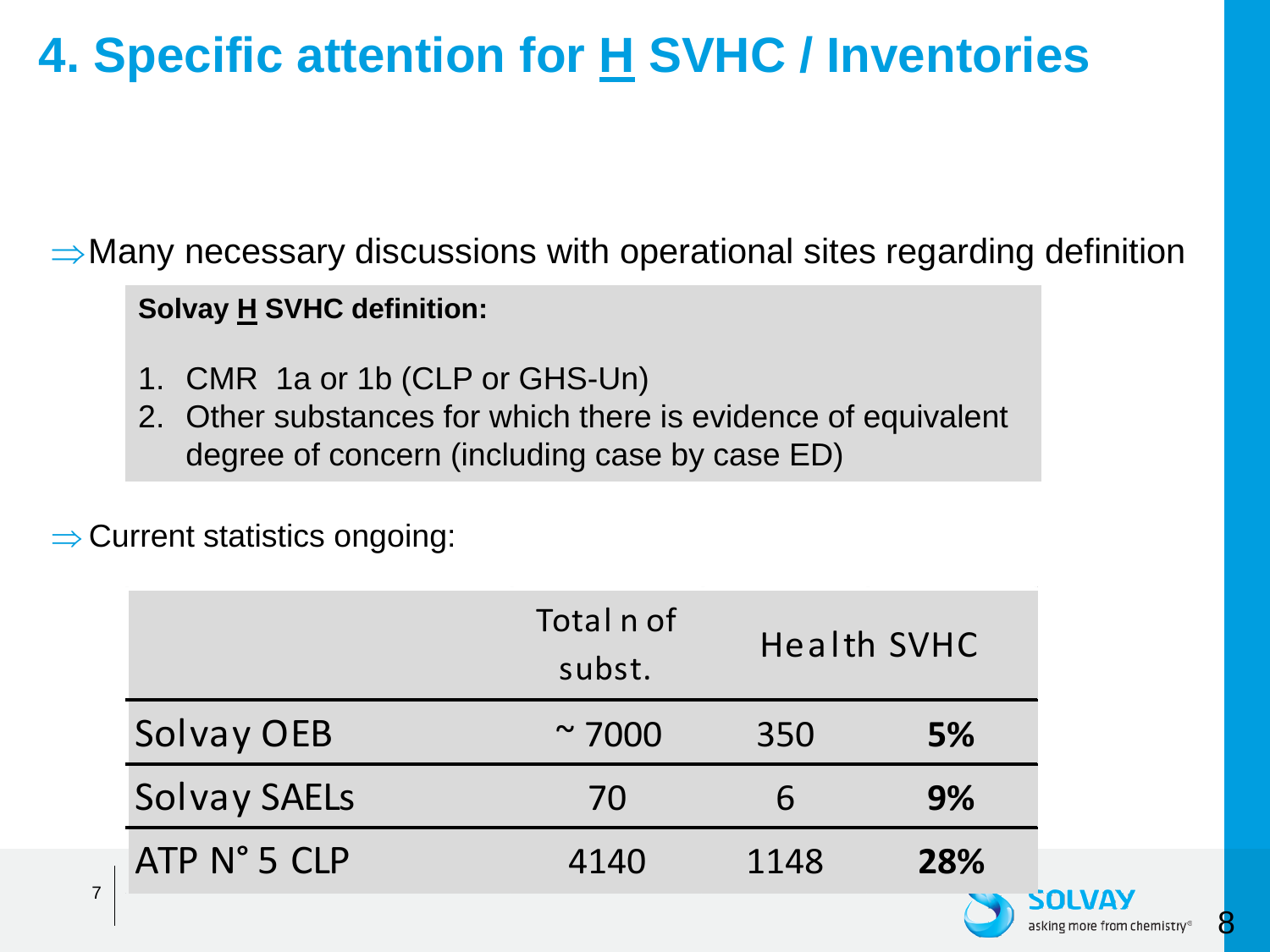# **4. Specific attention for H SVHC / Exposure minimization**

- **Work processes and engineering control measures**
- => Local Ventilation awareness
- **Reduction of Health-SVHC emissions at source**
- => Fugitive emission monitoring and tracking
- **Early detection of non-routine exposures**
- => Online sensors
- **Properly trained and authorised person**
- => Trainings and SOP

## • **Suitable PPE**

=> Guidances and operational "Do/Don't"



8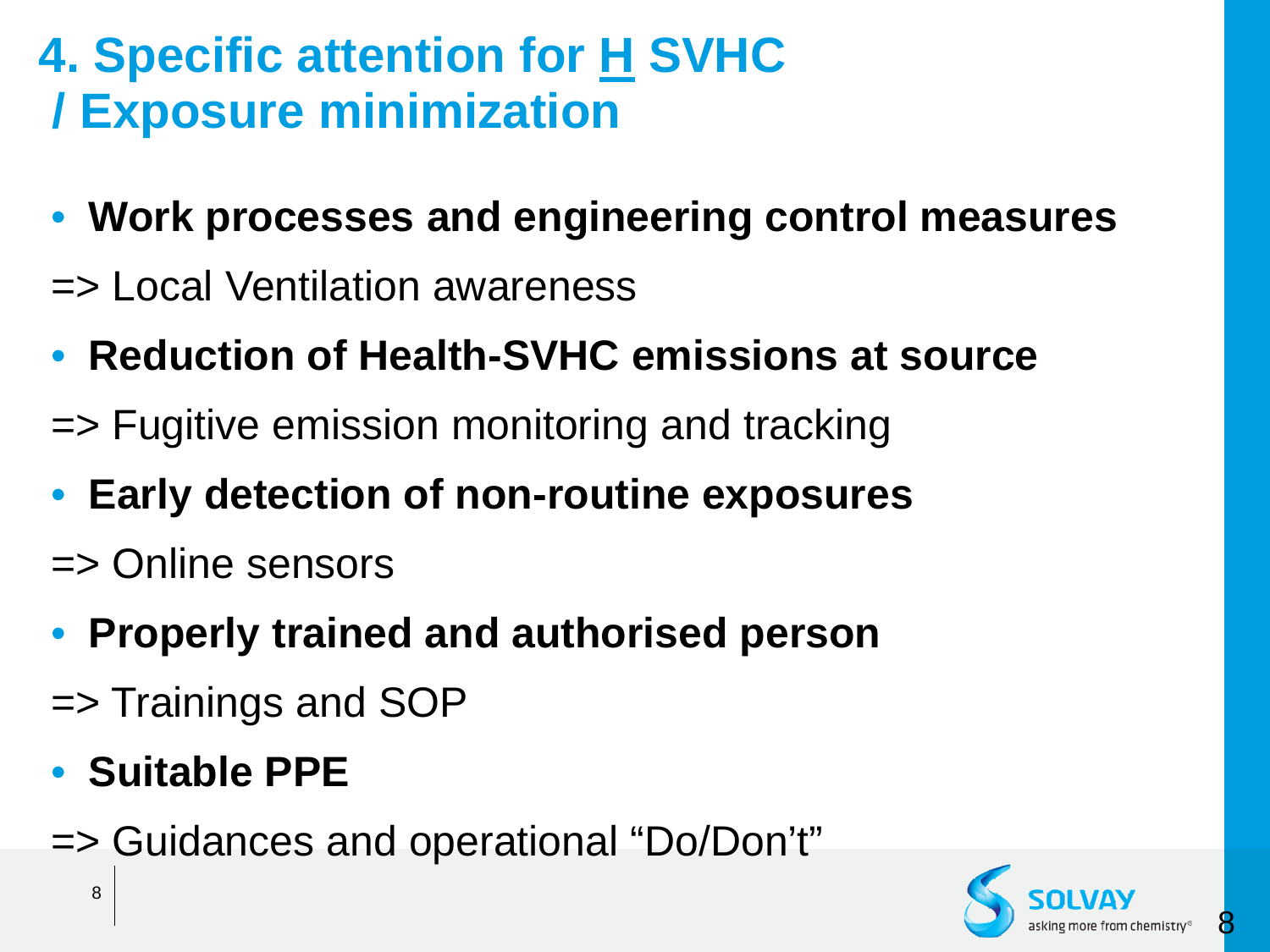# **4. Exposure minimization, experience return**

**Risk Priorisation following recognized criteria is a must**

| <b>Exposure</b><br>intensity $\blacklozenge$ | Level of Risk (LR) |               |      |              |                   |
|----------------------------------------------|--------------------|---------------|------|--------------|-------------------|
|                                              |                    |               |      |              |                   |
| m                                            |                    |               |      |              |                   |
|                                              |                    |               | ą    |              |                   |
| vl                                           |                    |               |      |              |                   |
| severity $\rightarrow$                       |                    | M             | н    |              | D                 |
|                                              | Low                | <b>Medium</b> | High | Catastrophic | <b>Desastrous</b> |

**Benchmark of best practices should be reflex**

#### Guidelines for the distribution of **Ethylene Oxide** cefic

**Appropriation by shopfloor management is key** 





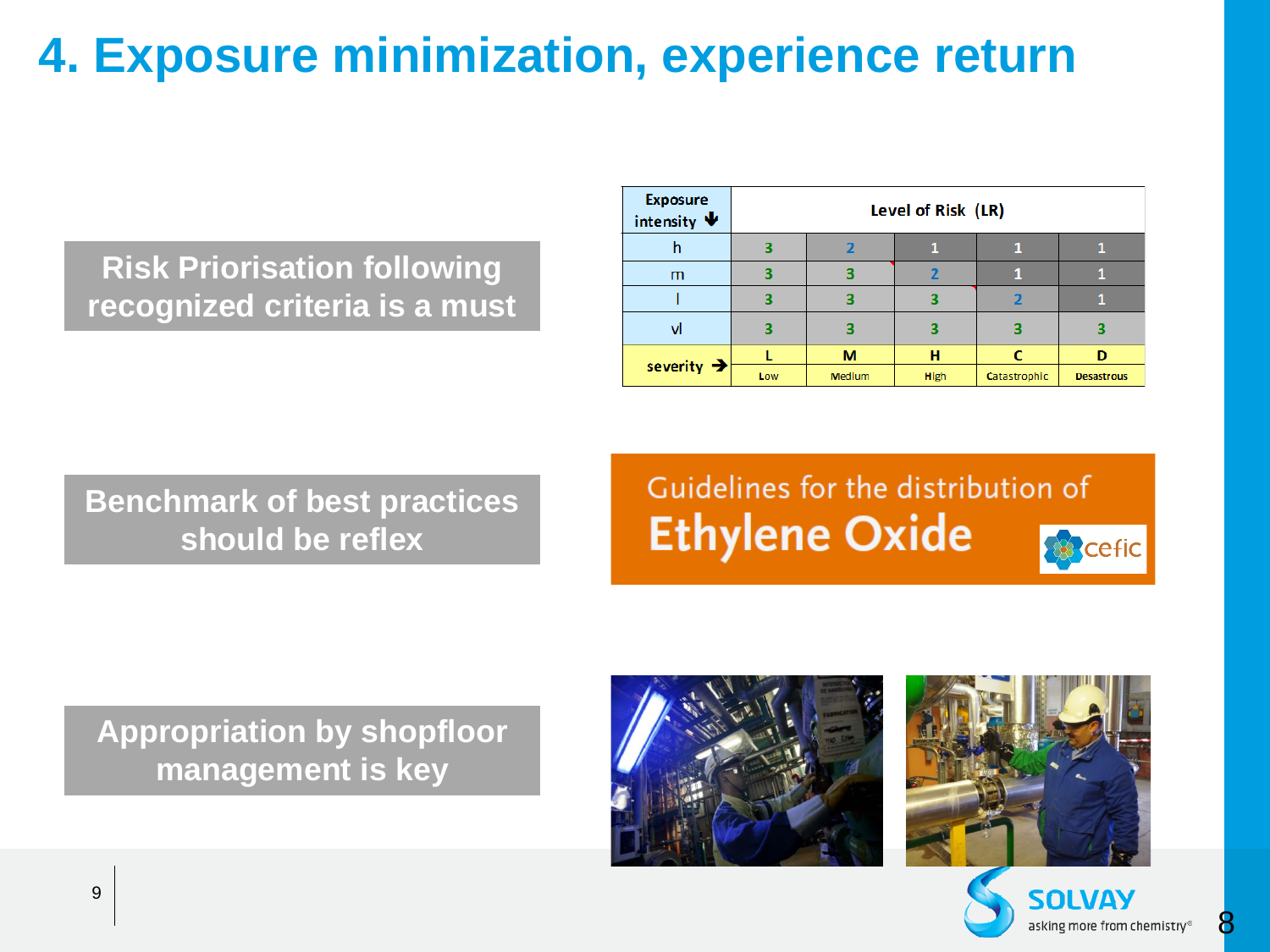#### **Recommendations**

- Many Industrial chemical companies launch voluntary programs (Responsible Care Initiatives) which include such Industrial Hygiene risk identification and control process.
- But what about Small Enterprises (SMEs) and much more dispersed workplaces of end-users & applicators (car repairs, masons, Hair-dressers, house painters, etc. etc...)
- In Europe, REACH should lead to comprehensive and operational risk management measures (ECHA SVHC Road map) that can be efficiently implemented along the supply chain in regards of these special hazards with appropriate DNELs.

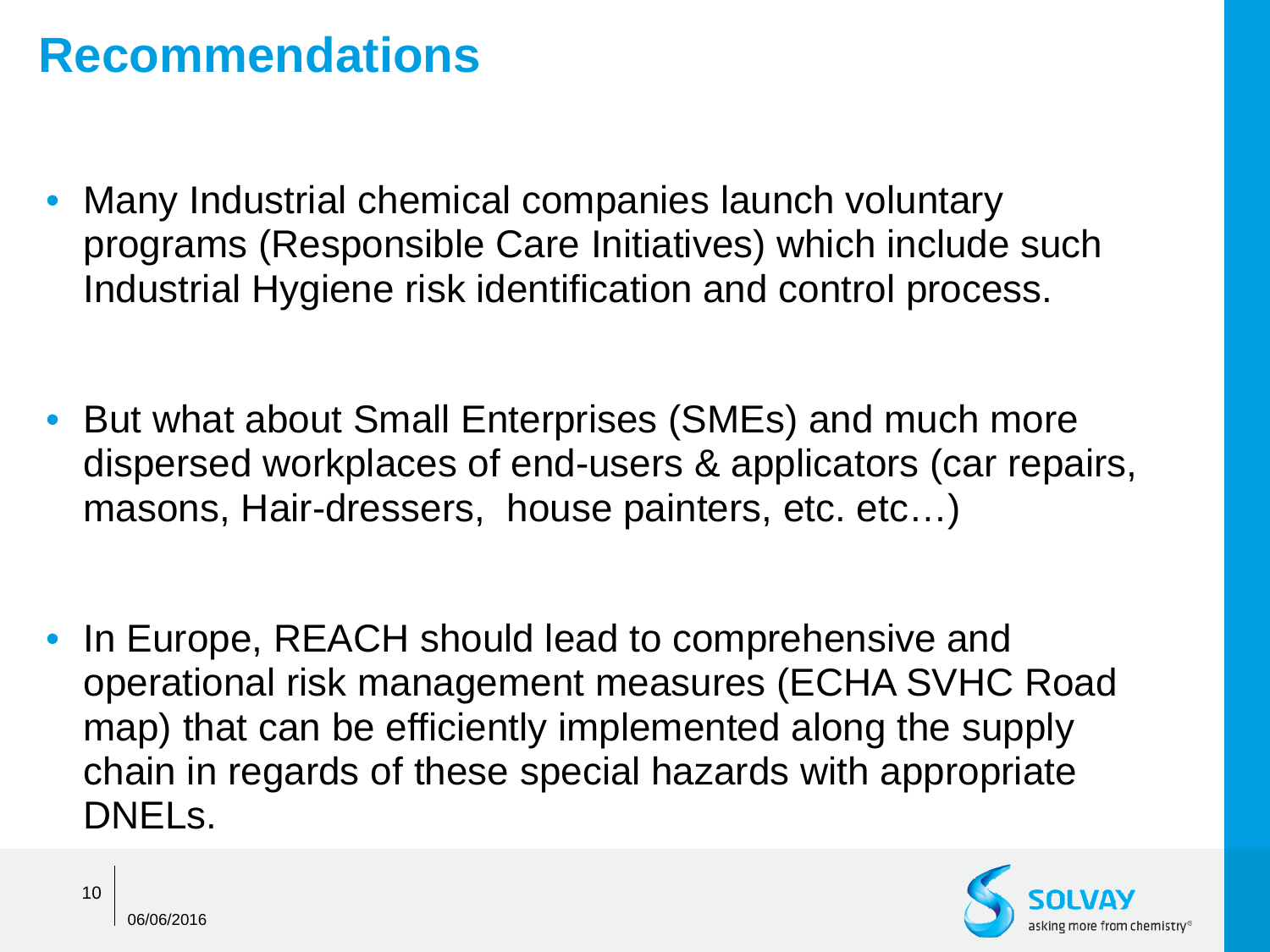## **Thanks**



PRESENTATION TITLE - Entity

11

06/06/2016